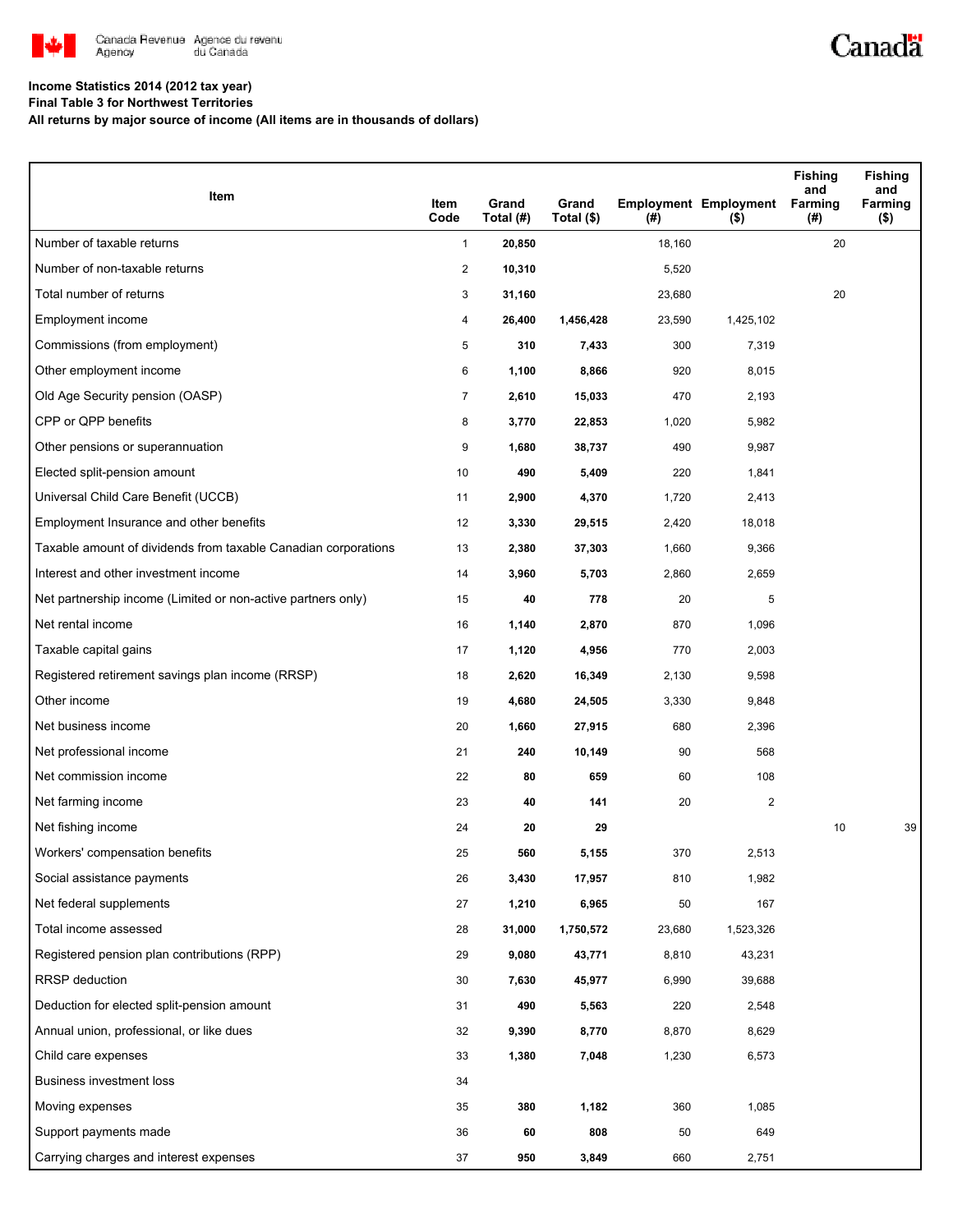

### **Income Statistics 2014 (2012 tax year)**

**Final Table 3 for Northwest Territories**

**All returns by major source of income (All items are in thousands of dollars)**

| Item                                                                                           | Item<br>Code | Grand<br>Total (#) | Grand<br>Total (\$) | $($ #) | <b>Employment Employment</b><br>$($ \$) | Fishing<br>and<br>Farming<br>(#) | <b>Fishing</b><br>and<br>Farming<br>$($ \$) |
|------------------------------------------------------------------------------------------------|--------------|--------------------|---------------------|--------|-----------------------------------------|----------------------------------|---------------------------------------------|
| Deductions for CPP/QPP contributions on self-employment and<br>other earnings                  | 38           | 1,010              | 944                 | 180    | 43                                      |                                  |                                             |
| Deductions for provincial parental insurance plan (PPIP) premiums<br>on self-employment income | 39           |                    |                     |        |                                         |                                  |                                             |
| Exploration and development expenses                                                           | 40           | 30                 | 225                 | 20     | 137                                     |                                  |                                             |
| Other employment expenses                                                                      | 41           | 460                | 1,843               | 430    | 1,712                                   |                                  |                                             |
| Clergy residence deduction                                                                     | 42           | 40                 | 460                 | 40     | 448                                     |                                  |                                             |
| Other deductions                                                                               | 43           | 870                | 906                 | 590    | 564                                     |                                  |                                             |
| Total deductions before adjustments                                                            | 44           | 17,030             | 121,477             | 14,820 | 108,181                                 |                                  |                                             |
| Social benefits repayment                                                                      | 45           | 630                | 1,647               | 490    | 1,231                                   |                                  |                                             |
| Net income after adjustments                                                                   | 46           | 30,930             | 1,627,793           | 23,660 | 1,413,936                               |                                  |                                             |
| Canadian Forces personnel and police deduction                                                 | 47           |                    |                     |        |                                         |                                  |                                             |
| Security options deductions                                                                    | 48           |                    |                     |        |                                         |                                  |                                             |
| Other payments deductions                                                                      | 49           | 4,320              | 30,076              | 1,180  | 4,661                                   |                                  |                                             |
| Non-capital losses of other years                                                              | 50           | 20                 | 90                  |        |                                         |                                  |                                             |
| Net capital losses of other years                                                              | 51           | 200                | 340                 | 130    | 151                                     |                                  |                                             |
| Capital gains deduction                                                                        | 52           | 20                 | 1,540               |        |                                         |                                  |                                             |
| Northern residents deductions                                                                  | 53           | 18,230             | 99,751              | 15,660 | 89,709                                  |                                  |                                             |
| Additional deductions                                                                          | 54           | 30                 | 203                 |        |                                         |                                  |                                             |
| Farming/fishing losses of prior years                                                          | 55           |                    |                     |        |                                         |                                  |                                             |
| Total deductions from net income                                                               | 56           | 21,410             | 132,206             | 16,290 | 94,973                                  |                                  |                                             |
| Taxable income assessed                                                                        | 57           | 30,200             | 1,495,797           | 23,660 | 1,318,967                               |                                  |                                             |
| Basic personal amount                                                                          | 58           | 31,160             | 336,170             | 23,680 | 255,343                                 | 20                               | 206                                         |
| Age amount                                                                                     | 59           | 2,330              | 13,762              | 270    | 1,082                                   |                                  |                                             |
| Spouse or common-law partner amount                                                            | 60           | 1,940              | 14,708              | 1,520  | 11,541                                  |                                  |                                             |
| Amount for eligible dependant                                                                  | 61           | 1,800              | 19,013              | 1,190  | 12,448                                  |                                  |                                             |
| Amount for children 17 and under                                                               | 62           | 5,580              | 22,053              | 4,520  | 17,756                                  |                                  |                                             |
| Amount for infirm dependants age 18 or older                                                   | 63           |                    |                     |        |                                         |                                  |                                             |
| CPP or QPP contributions through employment                                                    | 64           | 22,480             | 38,018              | 21,010 | 37,038                                  |                                  |                                             |
| CPP or QPP contributions on self-employment and other earnings                                 | 65           | 1,010              | 944                 | 180    | 43                                      |                                  |                                             |
| Employment Insurance premiums                                                                  | 66           | 23,240             | 14,237              | 21,630 | 13,843                                  |                                  |                                             |
| PPIP premiums paid                                                                             | 67           |                    |                     |        |                                         |                                  |                                             |
| PPIP premiums payable on employment income                                                     | 68           |                    |                     |        |                                         |                                  |                                             |
| PPIP premiums payable on self-employment income                                                | 69           |                    |                     |        |                                         |                                  |                                             |
| Volunteer firefighters' amount                                                                 | 70           | 140                | 423                 | 140    | 408                                     |                                  |                                             |
| Canada employment amount                                                                       | 71           | 25,700             | 27,529              | 22,930 | 24,924                                  |                                  |                                             |
| Public transit amount                                                                          | 72           | 410                | 117                 | 370    | 106                                     |                                  |                                             |
| Children's fitness amount                                                                      | 73           | 1,620              | 848                 | 1,490  | 784                                     |                                  |                                             |
| Children's arts amount                                                                         | 74           | 450                | 216                 | 410    | 197                                     |                                  |                                             |

Canadä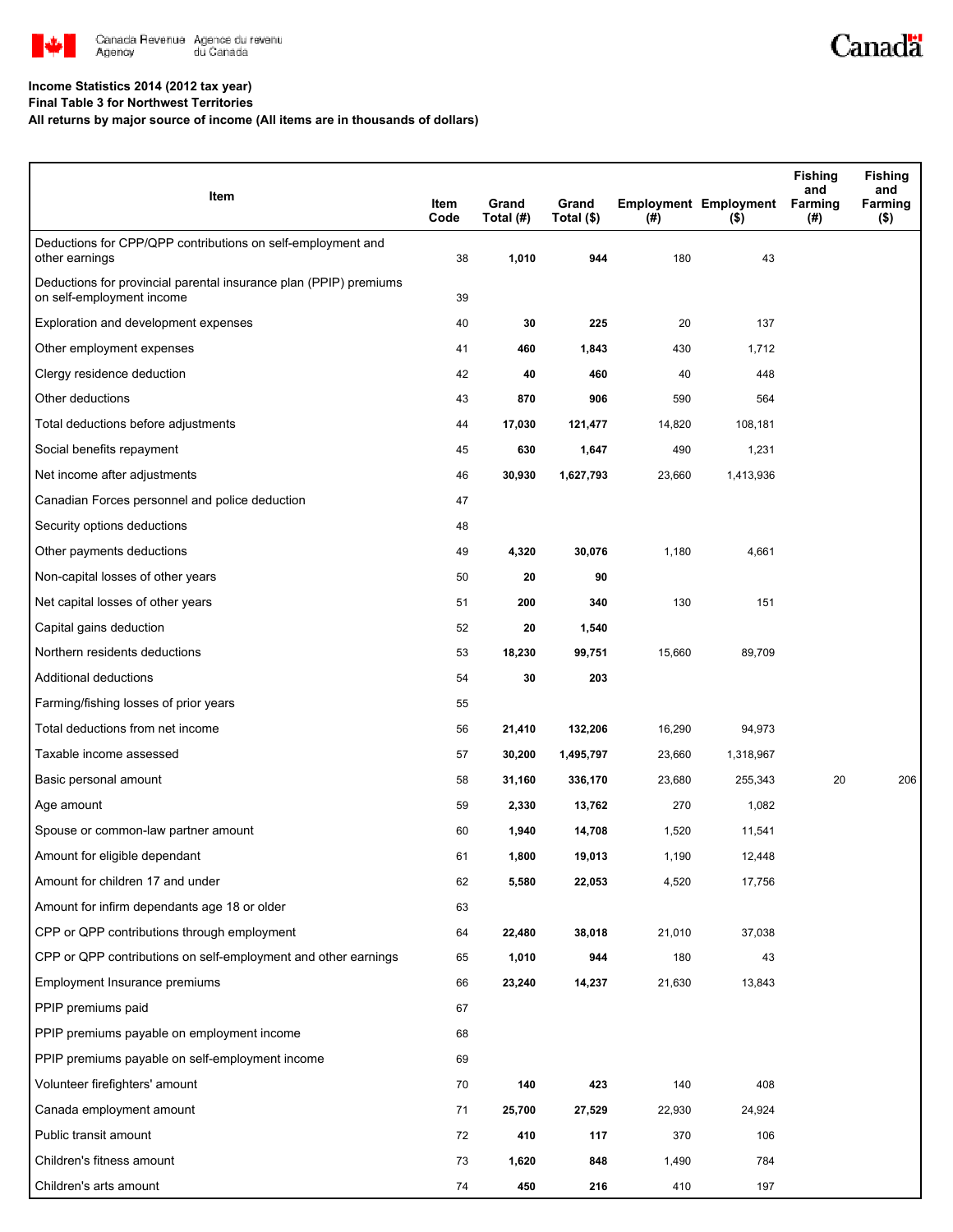

## Canadä

#### **Income Statistics 2014 (2012 tax year)**

**Final Table 3 for Northwest Territories**

**All returns by major source of income (All items are in thousands of dollars)**

|                                                                   |              |                    |                     |        |                                         | <b>Fishing</b><br>and | <b>Fishing</b><br>and |
|-------------------------------------------------------------------|--------------|--------------------|---------------------|--------|-----------------------------------------|-----------------------|-----------------------|
| Item                                                              | Item<br>Code | Grand<br>Total (#) | Grand<br>Total (\$) | (#)    | <b>Employment Employment</b><br>$($ \$) | Farming<br>(#)        | Farming<br>$($ \$)    |
| Home buyers' amount                                               | 75           | 210                | 928                 | 200    | 900                                     |                       |                       |
| Pension income amount                                             | 76           | 2,040              | 3,890               | 690    | 1,283                                   |                       |                       |
| Caregiver amount                                                  | 77           | 70                 | 401                 | 60     | 336                                     |                       |                       |
| Disability amount                                                 | 78           | 330                | 2,493               | 110    | 855                                     |                       |                       |
| Disability amount transferred from a dependant                    | 79           | 180                | 1,748               | 160    | 1,558                                   |                       |                       |
| Interest paid on student loans                                    | 80           | 1,040              | 636                 | 990    | 611                                     |                       |                       |
| Tuition, education, and textbook amounts                          | 81           | 2,520              | 14,661              | 2,360  | 13,540                                  |                       |                       |
| Tuition, education, and textbook amounts transferred from a child | 82           | 350                | 1,714               | 320    | 1,571                                   |                       |                       |
| Amounts transferred from spouse or common-law partner             | 83           | 810                | 3,776               | 460    | 1,939                                   |                       |                       |
| Medical expenses                                                  | 84           | 860                | 2,117               | 660    | 1,567                                   |                       |                       |
| Total tax credits on personal amounts                             | 85           | 31,160             | 78,068              | 23,680 | 59,956                                  | 20                    | 42                    |
| Allowable charitable donations and government gifts               | 86           | 4,770              | 6,531               | 4,080  | 5,249                                   |                       |                       |
| Eligible cultural and ecological gifts                            | 87           |                    |                     |        |                                         |                       |                       |
| Total tax credit on donations and gifts                           | 88           | 4,720              | 1,795               | 4,030  | 1,440                                   |                       |                       |
| Total federal non-refundable tax credits                          | 89           | 31,160             | 79,863              | 23,680 | 61,396                                  | 20                    | 43                    |
| Federal dividend tax credit                                       | 90           | 2,250              | 5,010               | 1,640  | 1,304                                   |                       |                       |
| Overseas employment tax credit                                    | 91           |                    |                     |        |                                         |                       |                       |
| Minimum tax carryover                                             | 92           | 20                 | 131                 |        |                                         |                       |                       |
| Basic federal tax                                                 | 93           | 20,540             | 208,738             | 18,110 | 190,083                                 |                       |                       |
| Federal Foreign Tax Credit                                        | 94           | 640                | 239                 | 470    | 207                                     |                       |                       |
| Federal Political contribution tax credit                         | 95           | 230                | 51                  | 170    | 39                                      |                       |                       |
| <b>Investment Tax Credit</b>                                      | 96           | 20                 | 27                  |        |                                         |                       |                       |
| Labour-sponsored funds tax credit                                 | 97           |                    |                     |        |                                         |                       |                       |
| Alternative minimum tax payable                                   | 98           | 20                 | 73                  |        |                                         |                       |                       |
| Net federal tax                                                   | 99           | 20,510             | 208,421             | 18,080 | 189,822                                 |                       |                       |
| CPP contributions on self-employment                              | 100          | 1,010              | 1,887               | 180    | 87                                      |                       |                       |
| Social Benefits repayment                                         | 101          | 630                | 1,647               | 490    | 1,231                                   |                       |                       |
| <b>Net Provincial Tax</b>                                         | 102          | 20,050             | 88,527              | 17,820 | 80,796                                  |                       |                       |
| Total tax payable                                                 | 103          | 20,850             | 300,484             | 18,160 | 271,936                                 |                       |                       |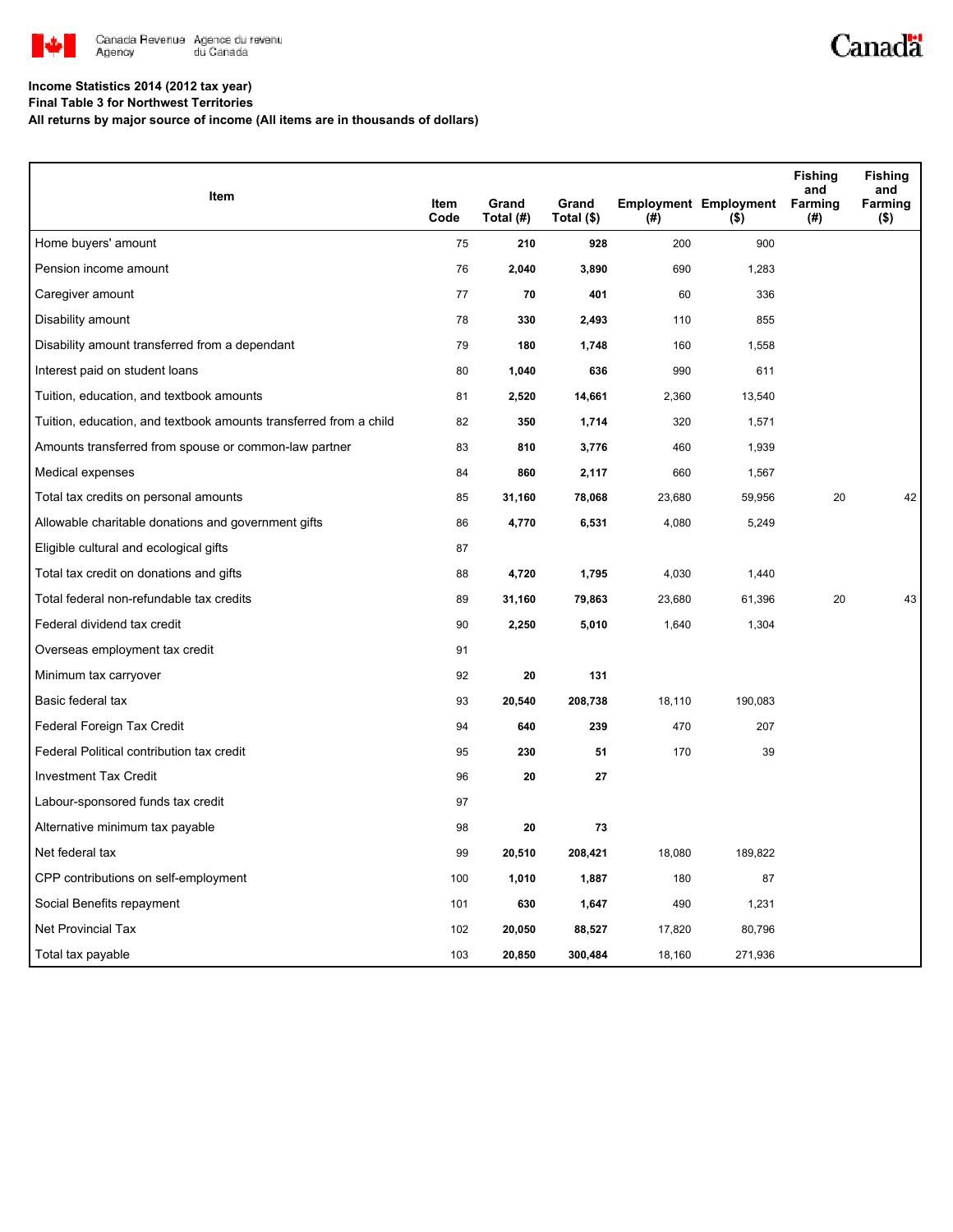| Item                                                                                              | Item<br>Code   | Income $(\#)$ | $Income$ (\$) | <b>Sales</b><br>Professional Professional (Self-Employment) (Self-Employment)<br>(#) | <b>Sales</b><br>$($ \$) | Partnerships<br>(# ) | Proprietorship/ Proprietorship/<br><b>Partnerships</b><br>$($ \$) |
|---------------------------------------------------------------------------------------------------|----------------|---------------|---------------|--------------------------------------------------------------------------------------|-------------------------|----------------------|-------------------------------------------------------------------|
| Number of taxable returns                                                                         | $\mathbf{1}$   | 120           |               |                                                                                      |                         | 720                  |                                                                   |
| Number of non-taxable returns                                                                     | $\overline{c}$ | 10            |               |                                                                                      |                         | 100                  |                                                                   |
| Total number of returns                                                                           | 3              | 130           |               | 10                                                                                   |                         | 820                  |                                                                   |
| Employment income                                                                                 | 4              | 50            | 985           |                                                                                      |                         | 300                  | 6,016                                                             |
| Commissions (from employment)                                                                     | 5              |               |               |                                                                                      |                         |                      |                                                                   |
| Other employment income                                                                           | 6              |               |               |                                                                                      |                         | 10                   | 42                                                                |
| Old Age Security pension (OASP)                                                                   | 7              |               |               |                                                                                      |                         | 60                   | 293                                                               |
| CPP or QPP benefits                                                                               | 8              |               |               |                                                                                      |                         | 80                   | 523                                                               |
| Other pensions or superannuation                                                                  | 9              |               |               |                                                                                      |                         | 50                   | 1,206                                                             |
| Elected split-pension amount                                                                      | 10             |               |               |                                                                                      |                         | 10                   | 160                                                               |
| Universal Child Care Benefit (UCCB)                                                               | 11             |               |               |                                                                                      |                         | 100                  | 167                                                               |
| Employment Insurance and other benefits                                                           | 12             |               |               |                                                                                      |                         | 40                   | 249                                                               |
| Taxable amount of dividends from taxable<br>Canadian corporations                                 | 13             | 30            | 342           |                                                                                      |                         | 90                   | 431                                                               |
| Interest and other investment income                                                              | 14             | 50            | 93            |                                                                                      |                         | 130                  | 192                                                               |
| Net partnership income (Limited or<br>non-active partners only)                                   | 15             |               |               |                                                                                      |                         |                      |                                                                   |
| Net rental income                                                                                 | 16             | 10            | 22            |                                                                                      |                         | 50                   | 217                                                               |
| Taxable capital gains                                                                             | 17             |               |               |                                                                                      |                         | 30                   | 48                                                                |
| Registered retirement savings plan<br>income (RRSP)                                               | 18             | 10            | 40            |                                                                                      |                         | 80                   | 292                                                               |
| Other income                                                                                      | 19             | 30            | 54            |                                                                                      |                         | 140                  | 352                                                               |
| Net business income                                                                               | 20             |               |               |                                                                                      |                         | 800                  | 25,117                                                            |
| Net professional income                                                                           | 21             | 130           | 9,244         |                                                                                      |                         |                      |                                                                   |
| Net commission income                                                                             | 22             |               |               |                                                                                      |                         |                      |                                                                   |
| Net farming income                                                                                | 23             |               |               |                                                                                      |                         |                      |                                                                   |
| Net fishing income                                                                                | 24             |               |               |                                                                                      |                         |                      |                                                                   |
| Workers' compensation benefits                                                                    | 25             |               |               |                                                                                      |                         |                      |                                                                   |
| Social assistance payments                                                                        | 26             |               |               |                                                                                      |                         | 20                   | 30                                                                |
| Net federal supplements                                                                           | 27             |               |               |                                                                                      |                         |                      |                                                                   |
| Total income assessed                                                                             | 28             | 130           | 11,192        |                                                                                      |                         | 810                  | 35,555                                                            |
| Registered pension plan contributions<br>(RPP)                                                    | 29             |               |               |                                                                                      |                         | 40                   | 89                                                                |
| RRSP deduction                                                                                    | 30             | 70            | 1,061         |                                                                                      |                         | 220                  | 1,842                                                             |
| Deduction for elected split-pension<br>amount                                                     | 31             |               |               |                                                                                      |                         | 20                   | 349                                                               |
| Annual union, professional, or like dues                                                          | 32             | 20            | 9             |                                                                                      |                         | 90                   | 28                                                                |
| Child care expenses                                                                               | 33             | 10            | 31            |                                                                                      |                         | 50                   | 209                                                               |
| Business investment loss                                                                          | 34             |               |               |                                                                                      |                         |                      |                                                                   |
| Moving expenses                                                                                   | 35             |               |               |                                                                                      |                         |                      |                                                                   |
| Support payments made                                                                             | 36             |               |               |                                                                                      |                         |                      |                                                                   |
| Carrying charges and interest expenses                                                            | 37             | 20            | 60            |                                                                                      |                         | 30                   | 70                                                                |
| Deductions for CPP/QPP contributions on<br>self-employment and other earnings                     | 38             | 100           | 149           |                                                                                      |                         | 650                  | 709                                                               |
| Deductions for provincial parental<br>insurance plan (PPIP) premiums on<br>self-employment income | 39             |               |               |                                                                                      |                         |                      |                                                                   |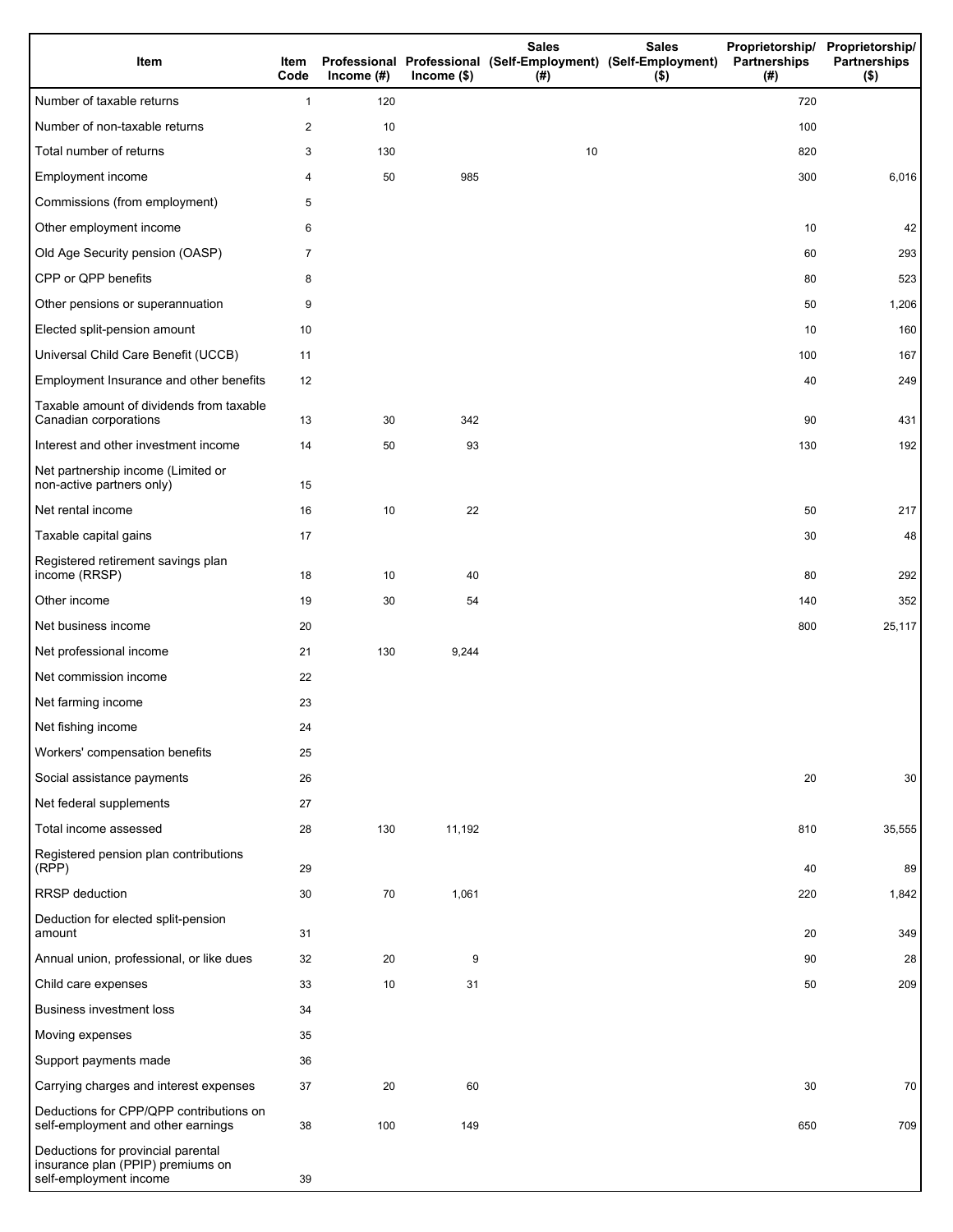| Item                                                              | Item<br>Code | Income $(\#)$ | Income $($)$   | <b>Sales</b><br><b>Sales</b><br>Professional Professional (Self-Employment) (Self-Employment)<br>$($ \$)<br>(#) |     | Partnerships<br>(#) | Proprietorship/ Proprietorship/<br><b>Partnerships</b><br>$($ \$) |
|-------------------------------------------------------------------|--------------|---------------|----------------|-----------------------------------------------------------------------------------------------------------------|-----|---------------------|-------------------------------------------------------------------|
| Exploration and development expenses                              | 40           |               |                |                                                                                                                 |     |                     |                                                                   |
| Other employment expenses                                         | 41           |               |                |                                                                                                                 |     |                     |                                                                   |
| Clergy residence deduction                                        | 42           |               |                |                                                                                                                 |     |                     |                                                                   |
| Other deductions                                                  | 43           |               |                |                                                                                                                 |     | 20                  | 19                                                                |
| Total deductions before adjustments                               | 44           | 110           | 1,459          |                                                                                                                 |     | 710                 | 3,439                                                             |
| Social benefits repayment                                         | 45           |               |                |                                                                                                                 |     | 20                  | 68                                                                |
| Net income after adjustments                                      | 46           | 120           | 9,786          |                                                                                                                 |     | 790                 | 32,209                                                            |
| Canadian Forces personnel and police<br>deduction                 | 47           |               |                |                                                                                                                 |     |                     |                                                                   |
| Security options deductions                                       | 48           |               |                |                                                                                                                 |     |                     |                                                                   |
| Other payments deductions                                         | 49           |               |                |                                                                                                                 |     | 20                  | 80                                                                |
| Non-capital losses of other years                                 | 50           |               |                |                                                                                                                 |     |                     |                                                                   |
| Net capital losses of other years                                 | 51           |               |                |                                                                                                                 |     |                     |                                                                   |
| Capital gains deduction                                           | 52           |               |                |                                                                                                                 |     |                     |                                                                   |
| Northern residents deductions                                     | 53           | 90            | 369            |                                                                                                                 |     | 490                 | 1,972                                                             |
| Additional deductions                                             | 54           |               |                |                                                                                                                 |     |                     |                                                                   |
| Farming/fishing losses of prior years                             | 55           |               |                |                                                                                                                 |     |                     |                                                                   |
| Total deductions from net income                                  | 56           | 90            | 373            |                                                                                                                 |     | 500                 | 2,146                                                             |
| Taxable income assessed                                           | 57           | 120           | 9,413          |                                                                                                                 |     | 790                 | 30,070                                                            |
| Basic personal amount                                             | 58           | 130           | 1,364          | 10                                                                                                              | 108 | 820                 | 8,829                                                             |
| Age amount                                                        | 59           |               |                |                                                                                                                 |     | 50                  | 235                                                               |
| Spouse or common-law partner amount                               | 60           |               |                |                                                                                                                 |     | 80                  | 625                                                               |
| Amount for eligible dependant                                     | 61           |               |                |                                                                                                                 |     | 30                  | 296                                                               |
| Amount for children 17 and under                                  | 62           |               |                |                                                                                                                 |     | 150                 | 653                                                               |
| Amount for infirm dependants age 18 or<br>older                   | 63           |               |                |                                                                                                                 |     |                     |                                                                   |
| CPP or QPP contributions through<br>employment                    | 64           | 40            | 34             |                                                                                                                 |     | 280                 | 220                                                               |
| CPP or QPP contributions on<br>self-employment and other earnings | 65           | 100           | 149            |                                                                                                                 |     | 650                 | 709                                                               |
| Employment Insurance premiums                                     | 66           | 30            | 11             |                                                                                                                 |     | 220                 | 82                                                                |
| PPIP premiums paid                                                | 67           |               |                |                                                                                                                 |     |                     |                                                                   |
| PPIP premiums payable on employment<br>income                     | 68           |               |                |                                                                                                                 |     |                     |                                                                   |
| PPIP premiums payable on<br>self-employment income                | 69           |               |                |                                                                                                                 |     |                     |                                                                   |
| Volunteer firefighters' amount                                    | 70           |               |                |                                                                                                                 |     |                     |                                                                   |
| Canada employment amount                                          | 71           | 50            | 45             |                                                                                                                 |     | 300                 | 300                                                               |
| Public transit amount                                             | 72           |               |                |                                                                                                                 |     |                     |                                                                   |
| Children's fitness amount                                         | 73           | 10            | $\overline{7}$ |                                                                                                                 |     | 50                  | 27                                                                |
| Children's arts amount                                            | 74           |               |                |                                                                                                                 |     | 20                  | 8                                                                 |
| Home buyers' amount                                               | 75           |               |                |                                                                                                                 |     |                     |                                                                   |
| Pension income amount                                             | 76           |               |                |                                                                                                                 |     | 50                  | 104                                                               |
| Caregiver amount                                                  | 77           |               |                |                                                                                                                 |     |                     |                                                                   |
| Disability amount                                                 | 78           |               |                |                                                                                                                 |     |                     |                                                                   |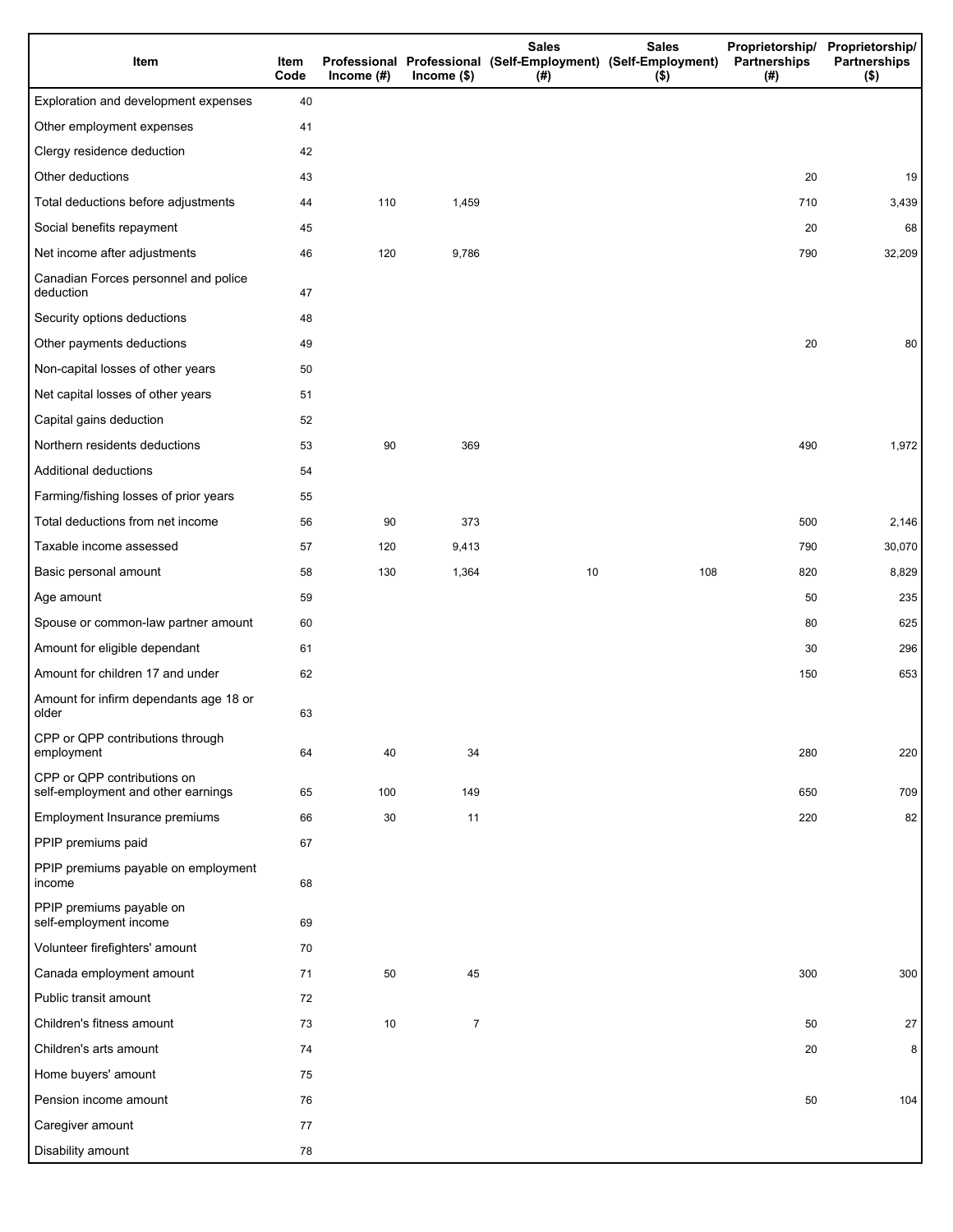| Item                                                                 | <b>Item</b><br>Code | Income (#) | $lncome$ (\$) | <b>Sales</b><br>Professional Professional (Self-Employment) (Self-Employment)<br>(#) | <b>Sales</b><br>$($ \$) | Partnerships<br>(#) | Proprietorship/ Proprietorship/<br><b>Partnerships</b><br>$($ \$) |
|----------------------------------------------------------------------|---------------------|------------|---------------|--------------------------------------------------------------------------------------|-------------------------|---------------------|-------------------------------------------------------------------|
| Disability amount transferred from a<br>dependant                    | 79                  |            |               |                                                                                      |                         |                     |                                                                   |
| Interest paid on student loans                                       | 80                  | 10         | 3             |                                                                                      |                         | 20                  | 12                                                                |
| Tuition, education, and textbook amounts                             | 81                  | 10         | 118           |                                                                                      |                         | 30                  | 238                                                               |
| Tuition, education, and textbook amounts<br>transferred from a child | 82                  |            |               |                                                                                      |                         |                     |                                                                   |
| Amounts transferred from spouse or<br>common-law partner             | 83                  |            |               |                                                                                      |                         | 20                  | 92                                                                |
| Medical expenses                                                     | 84                  |            |               |                                                                                      |                         | 60                  | 79                                                                |
| Total tax credits on personal amounts                                | 85                  | 130        | 301           | 10                                                                                   | 20                      | 820                 | 1,900                                                             |
| Allowable charitable donations and<br>government gifts               | 86                  | 60         | 84            |                                                                                      |                         | 150                 | 284                                                               |
| Eligible cultural and ecological gifts                               | 87                  |            |               |                                                                                      |                         |                     |                                                                   |
| Total tax credit on donations and gifts                              | 88                  | 60         | 23            |                                                                                      |                         | 150                 | 79                                                                |
| Total federal non-refundable tax credits                             | 89                  | 130        | 324           | 10                                                                                   | 21                      | 820                 | 1,979                                                             |
| Federal dividend tax credit                                          | 90                  | 30         | 48            |                                                                                      |                         | 70                  | 56                                                                |
| Overseas employment tax credit                                       | 91                  |            |               |                                                                                      |                         |                     |                                                                   |
| Minimum tax carryover                                                | 92                  |            |               |                                                                                      |                         |                     |                                                                   |
| Basic federal tax                                                    | 93                  | 100        | 1,629         |                                                                                      |                         | 500                 | 3,699                                                             |
| Federal Foreign Tax Credit                                           | 94                  | 10         | $\mathbf{1}$  |                                                                                      |                         | 20                  | $\overline{2}$                                                    |
| Federal Political contribution tax credit                            | 95                  |            |               |                                                                                      |                         |                     |                                                                   |
| <b>Investment Tax Credit</b>                                         | 96                  |            |               |                                                                                      |                         |                     |                                                                   |
| Labour-sponsored funds tax credit                                    | 97                  |            |               |                                                                                      |                         |                     |                                                                   |
| Alternative minimum tax payable                                      | 98                  |            |               |                                                                                      |                         |                     |                                                                   |
| Net federal tax                                                      | 99                  | 100        | 1,625         |                                                                                      |                         | 500                 | 3,692                                                             |
| CPP contributions on self-employment                                 | 100                 | 100        | 299           |                                                                                      |                         | 650                 | 1,418                                                             |
| Social Benefits repayment                                            | 101                 |            |               |                                                                                      |                         | 20                  | 68                                                                |
| <b>Net Provincial Tax</b>                                            | 102                 | 100        | 715           |                                                                                      |                         | 470                 | 1,537                                                             |
| Total tax payable                                                    | 103                 | 120        | 2,655         |                                                                                      |                         | 720                 | 6,716                                                             |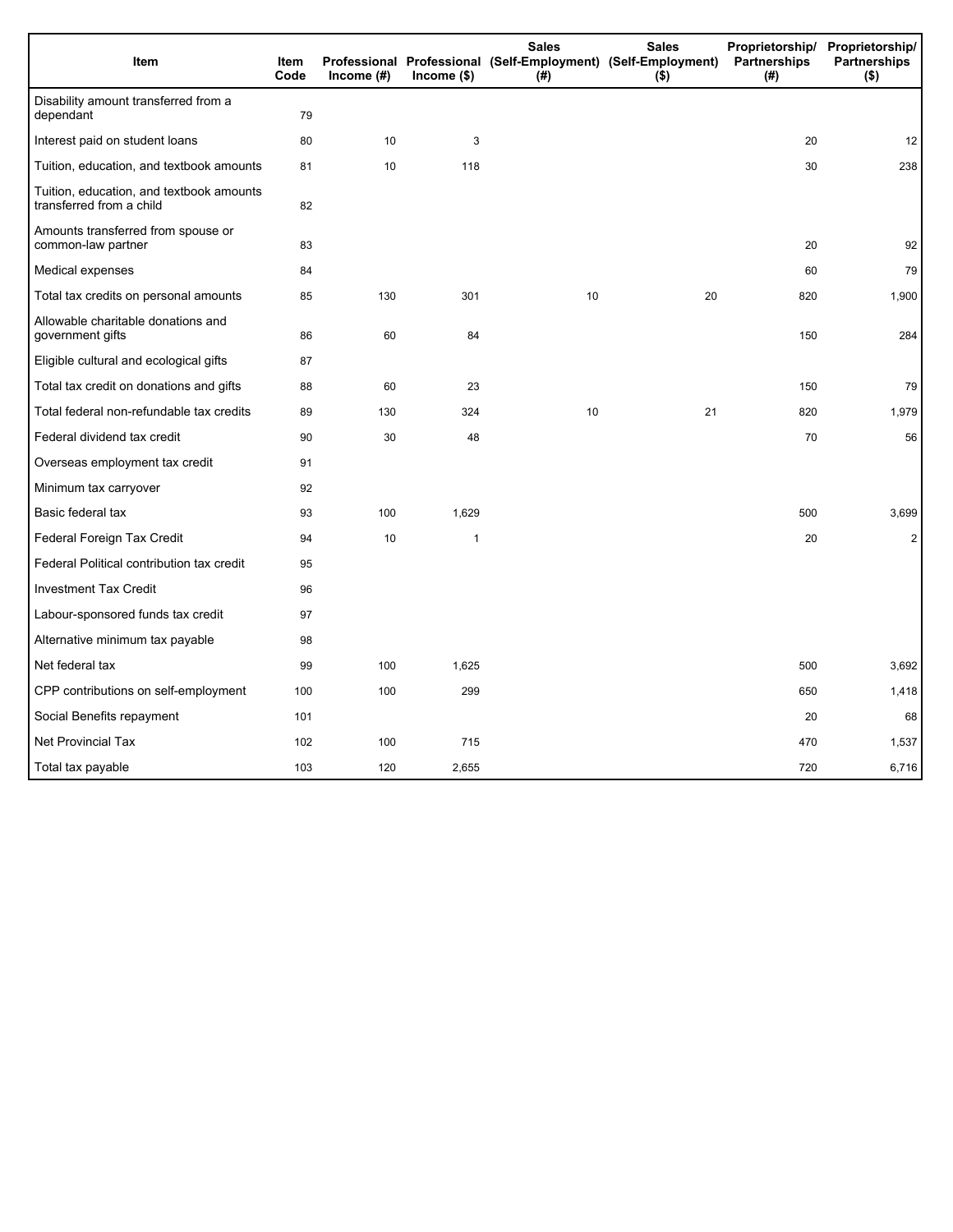| Item                                                                                           | Item<br>Code            | (#) | Investment Investment<br>$($ \$) | Pension<br>(#) | Pension<br>$($ \$) | <b>Benefit</b><br>(#) | <b>Benefit</b><br>$($ \$) |
|------------------------------------------------------------------------------------------------|-------------------------|-----|----------------------------------|----------------|--------------------|-----------------------|---------------------------|
| Number of taxable returns                                                                      | $\mathbf{1}$            | 280 |                                  | 870            |                    | 480                   |                           |
| Number of non-taxable returns                                                                  | $\overline{\mathbf{c}}$ | 160 |                                  | 1,240          |                    | 2,810                 |                           |
| Total number of returns                                                                        | 3                       | 440 |                                  | 2,110          |                    | 3,300                 |                           |
| Employment income                                                                              | 4                       | 230 | 9,854                            | 570            | 4,505              | 1,390                 | 5,954                     |
| Commissions (from employment)                                                                  | 5                       |     |                                  |                |                    |                       |                           |
| Other employment income                                                                        | 6                       | 10  | 58                               | 100            | 555                | 30                    | 57                        |
| Old Age Security pension (OASP)                                                                | $\overline{7}$          | 70  | 307                              | 1,490          | 9,248              | 480                   | 2,790                     |
| CPP or QPP benefits                                                                            | 8                       | 90  | 661                              | 1,900          | 13,628             | 570                   | 1,349                     |
| Other pensions or superannuation                                                               | 9                       | 50  | 1,114                            | 1,030          | 25,557             | 20                    | 109                       |
| Elected split-pension amount                                                                   | 10                      | 10  | 144                              | 220            | 3,122              |                       |                           |
| Universal Child Care Benefit (UCCB)                                                            | 11                      | 30  | 44                               | 20             | 33                 | 960                   | 1,603                     |
| Employment Insurance and other benefits                                                        | 12                      | 10  | 116                              | 30             | 225                | 780                   | 10,480                    |
| Taxable amount of dividends from taxable Canadian corporations                                 | 13                      | 290 | 26,284                           | 220            | 656                | 40                    | 23                        |
| Interest and other investment income                                                           | 14                      | 270 | 1,967                            | 450            | 666                | 120                   | 48                        |
| Net partnership income (Limited or non-active partners only)                                   | 15                      |     |                                  |                |                    |                       |                           |
| Net rental income                                                                              | 16                      | 150 | 1,412                            | 40             | 71                 |                       |                           |
| Taxable capital gains                                                                          | 17                      | 120 | 2,737                            | 120            | 97                 | 30                    | 4                         |
| Registered retirement savings plan income (RRSP)                                               | 18                      | 30  | 136                              | 140            | 933                | 80                    | 228                       |
| Other income                                                                                   | 19                      | 140 | 521                              | 390            | 1,001              | 260                   | 363                       |
| Net business income                                                                            | 20                      | 40  | 10                               | 90             | 330                | 30                    | 63                        |
| Net professional income                                                                        | 21                      |     |                                  | 10             | 81                 |                       |                           |
| Net commission income                                                                          | 22                      |     |                                  |                |                    |                       |                           |
| Net farming income                                                                             | 23                      |     |                                  |                |                    |                       |                           |
| Net fishing income                                                                             | 24                      |     |                                  |                |                    |                       |                           |
| Workers' compensation benefits                                                                 | 25                      |     |                                  | 50             | 257                | 130                   | 2,272                     |
| Social assistance payments                                                                     | 26                      |     |                                  | 550            | 1,635              | 2,000                 | 14,181                    |
| Net federal supplements                                                                        | 27                      |     |                                  | 680            | 2,815              | 480                   | 3,924                     |
| Total income assessed                                                                          | 28                      | 440 | 46,321                           | 2,110          | 65,471             | 3,300                 | 43,559                    |
| Registered pension plan contributions (RPP)                                                    | 29                      | 20  | 75                               | 100            | 223                | 50                    | 30                        |
| <b>RRSP</b> deduction                                                                          | 30                      | 130 | 1,666                            | 100            | 410                | 70                    | 119                       |
| Deduction for elected split-pension amount                                                     | 31                      | 20  | 204                              | 220            | 2,302              |                       |                           |
| Annual union, professional, or like dues                                                       | 32                      | 50  | 25                               | 140            | 29                 | 160                   | 16                        |
| Child care expenses                                                                            | 33                      | 10  | 51                               |                |                    | 60                    | 155                       |
| <b>Business investment loss</b>                                                                | 34                      |     |                                  |                |                    |                       |                           |
| Moving expenses                                                                                | 35                      |     |                                  |                |                    |                       |                           |
| Support payments made                                                                          | 36                      |     |                                  |                |                    |                       |                           |
| Carrying charges and interest expenses                                                         | 37                      | 110 | 842                              | 110            | 109                |                       |                           |
| Deductions for CPP/QPP contributions on self-employment and other<br>earnings                  | 38                      | 20  | 14                               | 30             | 13                 | 10                    | 2                         |
| Deductions for provincial parental insurance plan (PPIP) premiums on<br>self-employment income | 39                      |     |                                  |                |                    |                       |                           |
| Exploration and development expenses                                                           | 40                      |     |                                  |                |                    |                       |                           |
| Other employment expenses                                                                      | 41                      |     |                                  |                |                    |                       |                           |
| Clergy residence deduction                                                                     | 42                      |     |                                  |                |                    |                       |                           |
| Other deductions                                                                               | 43                      | 30  | 15                               | 60             | 127                | 150                   | 127                       |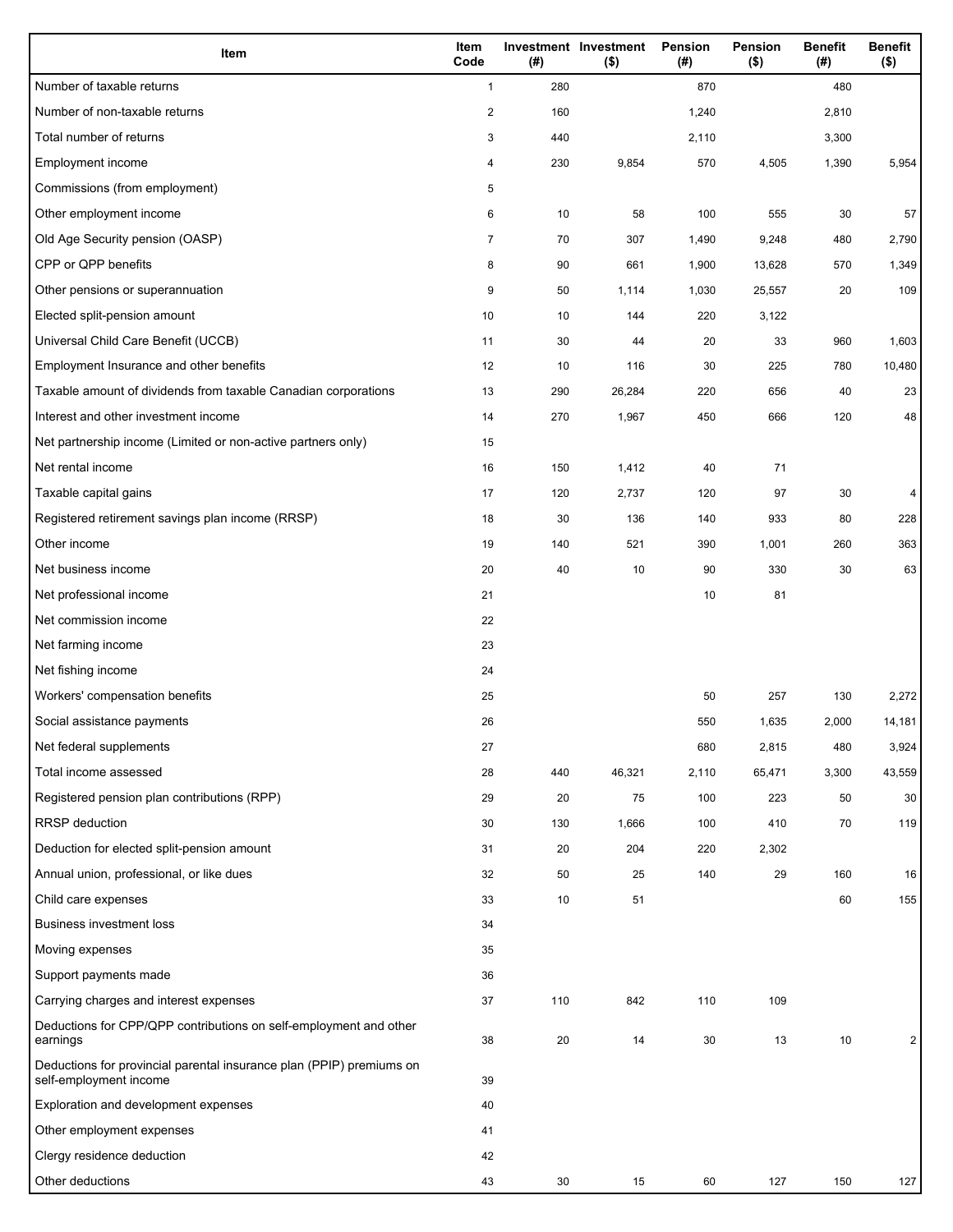| Item                                                              | <b>Item Code</b> | (#) | Investment Investment<br>$($ \$) |       | Pension (#) Pension (\$) Benefit (#) Benefit (\$) |       |                |
|-------------------------------------------------------------------|------------------|-----|----------------------------------|-------|---------------------------------------------------|-------|----------------|
| Total deductions before adjustments                               | 44               | 250 | 2,933                            | 540   | 3,299                                             | 420   | 495            |
| Social benefits repayment                                         | 45               | 30  | 130                              | 70    | 128                                               |       |                |
| Net income after adjustments                                      | 46               | 430 | 43,294                           | 2,110 | 62,044                                            | 3,290 | 43,104         |
| Canadian Forces personnel and police deduction                    | 47               |     |                                  |       |                                                   |       |                |
| Security options deductions                                       | 48               |     |                                  |       |                                                   |       |                |
| Other payments deductions                                         | 49               |     |                                  | 880   | 4,706                                             | 2,170 | 20,377         |
| Non-capital losses of other years                                 | 50               |     |                                  |       |                                                   |       |                |
| Net capital losses of other years                                 | 51               | 20  | 128                              | 30    | 26                                                |       |                |
| Capital gains deduction                                           | 52               |     |                                  |       |                                                   |       |                |
| Northern residents deductions                                     | 53               | 250 | 1,038                            | 940   | 4,129                                             | 580   | 1,736          |
| Additional deductions                                             | 54               |     |                                  | 10    | 118                                               |       |                |
| Farming/fishing losses of prior years                             | 55               |     |                                  |       |                                                   |       |                |
| Total deductions from net income                                  | 56               | 260 | 2,515                            | 1,550 | 8,979                                             | 2,470 | 22,131         |
| Taxable income assessed                                           | 57               | 430 | 40,779                           | 2,110 | 53,065                                            | 2,570 | 21,171         |
| Basic personal amount                                             | 58               | 440 | 4,749                            | 2,110 | 22,859                                            | 3,300 | 35,638         |
| Age amount                                                        | 59               | 40  | 148                              | 1,460 | 8,954                                             | 480   | 3,214          |
| Spouse or common-law partner amount                               | 60               |     |                                  | 80    | 447                                               | 220   | 1,758          |
| Amount for eligible dependant                                     | 61               |     |                                  | 50    | 482                                               | 480   | 5,139          |
| Amount for children 17 and under                                  | 62               | 40  | 175                              | 60    | 191                                               | 690   | 2,850          |
| Amount for infirm dependants age 18 or older                      | 63               |     |                                  |       |                                                   |       |                |
| CPP or QPP contributions through employment                       | 64               | 200 | 270                              | 200   | 111                                               | 600   | 202            |
| CPP or QPP contributions on self-employment and other earnings    | 65               | 20  | 14                               | 30    | 13                                                | 10    | $\mathbf{2}$   |
| Employment Insurance premiums                                     | 66               | 120 | 53                               | 280   | 64                                                | 770   | 120            |
| PPIP premiums paid                                                | 67               |     |                                  |       |                                                   |       |                |
| PPIP premiums payable on employment income                        | 68               |     |                                  |       |                                                   |       |                |
| PPIP premiums payable on self-employment income                   | 69               |     |                                  |       |                                                   |       |                |
| Volunteer firefighters' amount                                    | 70               |     |                                  |       |                                                   |       |                |
| Canada employment amount                                          | 71               | 230 | 240                              | 630   | 577                                               | 1,320 | 1,205          |
| Public transit amount                                             | 72               |     |                                  |       |                                                   |       |                |
| Children's fitness amount                                         | 73               | 30  | 16                               |       |                                                   | 20    | 6              |
| Children's arts amount                                            | 74               |     |                                  |       |                                                   |       |                |
| Home buyers' amount                                               | 75               |     |                                  |       |                                                   |       |                |
| Pension income amount                                             | 76               | 60  | 104                              | 1,150 | 2,243                                             | 30    | 42             |
| Caregiver amount                                                  | 77               |     |                                  |       |                                                   |       |                |
| Disability amount                                                 | 78               | 10  | 75                               | 120   | 902                                               | 70    | 528            |
| Disability amount transferred from a dependant                    | 79               |     |                                  |       |                                                   |       |                |
| Interest paid on student loans                                    | 80               |     |                                  |       |                                                   | 10    | $\overline{7}$ |
| Tuition, education, and textbook amounts                          | 81               | 30  | 312                              |       |                                                   | 50    | 186            |
| Tuition, education, and textbook amounts transferred from a child | 82               |     |                                  |       |                                                   |       |                |
| Amounts transferred from spouse or common-law partner             | 83               |     |                                  | 140   | 738                                               | 170   | 904            |
| Medical expenses                                                  | 84               | 30  | 154                              | 60    | 192                                               | 20    | 37             |
| Total tax credits on personal amounts                             | 85               | 440 | 978                              | 2,110 | 5,690                                             | 3,300 | 7,793          |
| Allowable charitable donations and government gifts               | 86               | 100 | 302                              | 310   | 513                                               | 30    | 13             |
| Eligible cultural and ecological gifts                            | 87               |     |                                  |       |                                                   |       |                |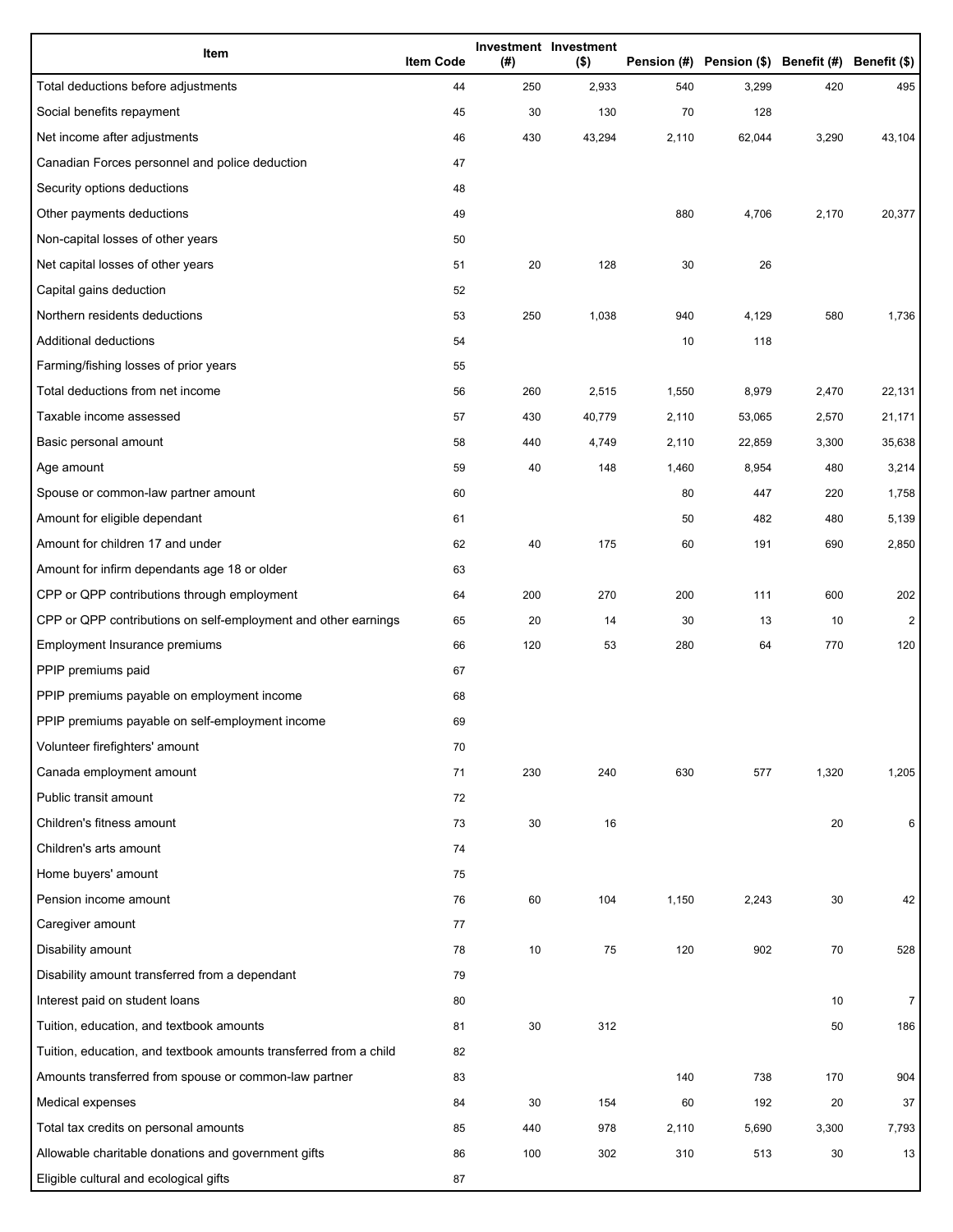| Item                                      | <b>Item Code</b> | (#) | Investment Investment<br>$($ \$) |       | Pension (#) Pension (\$) Benefit (#) |       | Benefit (\$) |
|-------------------------------------------|------------------|-----|----------------------------------|-------|--------------------------------------|-------|--------------|
| Total tax credit on donations and gifts   | 88               | 100 | 85                               | 310   | 141                                  | 30    | 3            |
| Total federal non-refundable tax credits  | 89               | 440 | 1,063                            | 2,110 | 5,831                                | 3,300 | 7,796        |
| Federal dividend tax credit               | 90               | 260 | 3,483                            | 190   | 89                                   | 20    | $\mathbf{1}$ |
| Overseas employment tax credit            | 91               |     |                                  |       |                                      |       |              |
| Minimum tax carryover                     | 92               |     |                                  |       |                                      |       |              |
| Basic federal tax                         | 93               | 280 | 4,716                            | 870   | 4,000                                | 470   | 659          |
| Federal Foreign Tax Credit                | 94               | 50  | 22                               | 70    | 6                                    |       |              |
| Federal Political contribution tax credit | 95               | 10  | 4                                | 30    | 5                                    |       |              |
| <b>Investment Tax Credit</b>              | 96               |     |                                  |       |                                      |       |              |
| Labour-sponsored funds tax credit         | 97               |     |                                  |       |                                      |       |              |
| Alternative minimum tax payable           | 98               | 20  | 72                               |       |                                      |       |              |
| Net federal tax                           | 99               | 280 | 4,688                            | 870   | 3,987                                | 470   | 658          |
| CPP contributions on self-employment      | 100              | 20  | 27                               | 30    | 26                                   | 10    | 5            |
| Social Benefits repayment                 | 101              | 30  | 130                              | 70    | 128                                  |       |              |
| <b>Net Provincial Tax</b>                 | 102              | 240 | 1,902                            | 790   | 1,558                                | 430   | 232          |
| Total tax payable                         | 103              | 280 | 6,747                            | 870   | 5,700                                | 480   | 907          |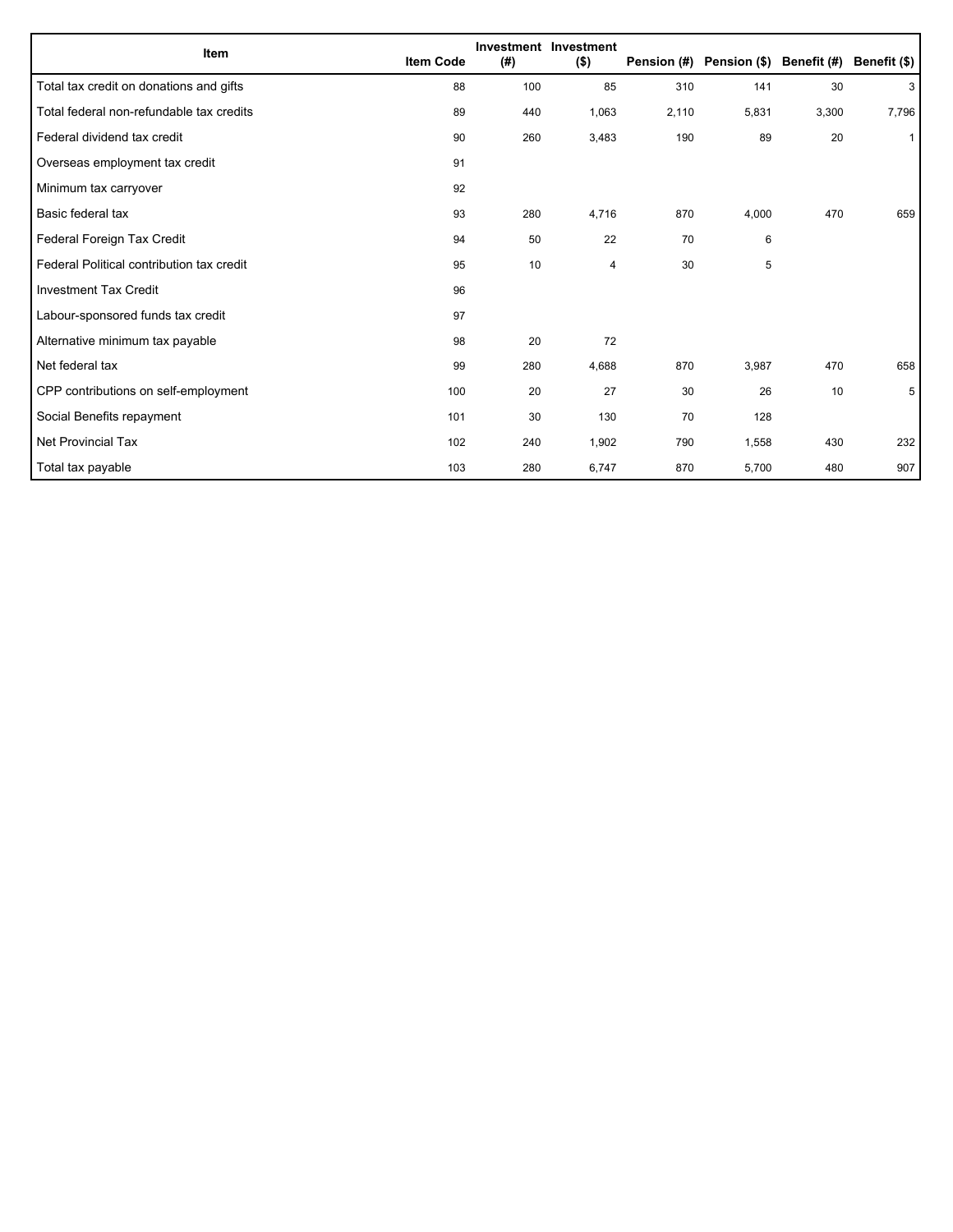| Item                                                                                        | Item Code Other (#) |     | Other (\$) |
|---------------------------------------------------------------------------------------------|---------------------|-----|------------|
| Number of taxable returns                                                                   | $\mathbf{1}$        | 210 |            |
| Number of non-taxable returns                                                               | 2                   | 450 |            |
| Total number of returns                                                                     | 3                   | 650 |            |
| Employment income                                                                           | 4                   | 260 | 3,758      |
| Commissions (from employment)                                                               | 5                   |     |            |
| Other employment income                                                                     | 6                   | 20  | 136        |
| Old Age Security pension (OASP)                                                             | $\overline{7}$      | 30  | 105        |
| CPP or QPP benefits                                                                         | 8                   | 80  | 547        |
| Other pensions or superannuation                                                            | 9                   | 40  | 614        |
| Elected split-pension amount                                                                | 10                  | 10  | 115        |
| Universal Child Care Benefit (UCCB)                                                         | 11                  | 60  | 88         |
| Employment Insurance and other benefits                                                     | 12                  | 30  | 309        |
| Taxable amount of dividends from taxable Canadian corporations                              | 13                  | 50  | 200        |
| Interest and other investment income                                                        | 14                  | 70  | 74         |
| Net partnership income (Limited or non-active partners only)                                | 15                  |     |            |
| Net rental income                                                                           | 16                  | 10  | 19         |
| Taxable capital gains                                                                       | 17                  | 30  | 44         |
| Registered retirement savings plan income (RRSP)                                            | 18                  | 160 | 5,076      |
| Other income                                                                                | 19                  | 400 | 12,316     |
| Net business income                                                                         | 20                  | 20  | $-1$       |
| Net professional income                                                                     | 21                  |     |            |
| Net commission income                                                                       | 22                  |     |            |
| Net farming income                                                                          | 23                  |     |            |
| Net fishing income                                                                          | 24                  |     |            |
| Workers' compensation benefits                                                              | 25                  |     |            |
| Social assistance payments                                                                  | 26                  | 50  | 122        |
| Net federal supplements                                                                     | 27                  |     |            |
| Total income assessed                                                                       | 28                  | 500 | 23,903     |
| Registered pension plan contributions (RPP)                                                 | 29                  | 50  | 108        |
| RRSP deduction                                                                              | 30                  | 50  | 1,165      |
| Deduction for elected split-pension amount                                                  | 31                  |     |            |
| Annual union, professional, or like dues                                                    | 32                  | 70  | 30         |
| Child care expenses                                                                         | 33                  | 10  | 26         |
| <b>Business investment loss</b>                                                             | 34                  |     |            |
| Moving expenses                                                                             | 35                  |     |            |
| Support payments made                                                                       | 36                  |     |            |
| Carrying charges and interest expenses                                                      | 37                  | 20  | 16         |
| Deductions for CPP/QPP contributions on self-employment and other earnings                  | 38                  |     |            |
| Deductions for provincial parental insurance plan (PPIP) premiums on self-employment income | 39                  |     |            |
| Exploration and development expenses                                                        | 40                  |     |            |
| Other employment expenses                                                                   | 41                  |     |            |
| Clergy residence deduction                                                                  | 42                  |     |            |
| Other deductions                                                                            | 43                  |     |            |
| Total deductions before adjustments                                                         | 44                  | 150 | 1,565      |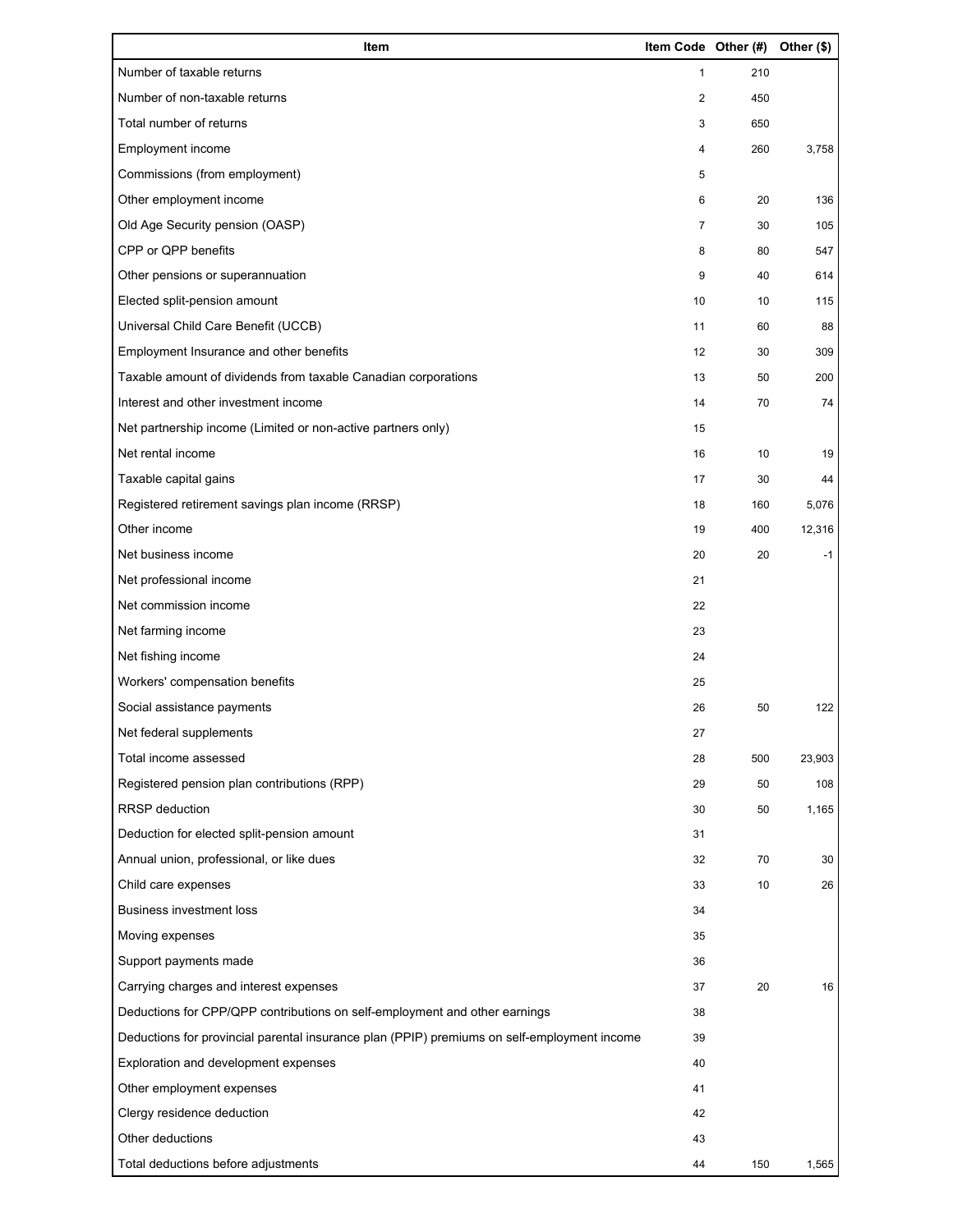| Item                                                              | Item Code Other (#) |     | Other (\$)     |
|-------------------------------------------------------------------|---------------------|-----|----------------|
| Social benefits repayment                                         | 45                  | 20  | 63             |
| Net income after adjustments                                      | 46                  | 500 | 22,277         |
| Canadian Forces personnel and police deduction                    | 47                  |     |                |
| Security options deductions                                       | 48                  |     |                |
| Other payments deductions                                         | 49                  | 60  | 219            |
| Non-capital losses of other years                                 | 50                  |     |                |
| Net capital losses of other years                                 | 51                  | 10  | 27             |
| Capital gains deduction                                           | 52                  |     |                |
| Northern residents deductions                                     | 53                  | 210 | 747            |
| Additional deductions                                             | 54                  |     |                |
| Farming/fishing losses of prior years                             | 55                  |     |                |
| Total deductions from net income                                  | 56                  | 250 | 1,028          |
| Taxable income assessed                                           | 57                  | 500 | 21,249         |
| Basic personal amount                                             | 58                  | 650 | 7,075          |
| Age amount                                                        | 59                  | 20  | 73             |
| Spouse or common-law partner amount                               | 60                  | 30  | 226            |
| Amount for eligible dependant                                     | 61                  | 50  | 567            |
| Amount for children 17 and under                                  | 62                  | 90  | 372            |
| Amount for infirm dependants age 18 or older                      | 63                  |     |                |
| CPP or QPP contributions through employment                       | 64                  | 150 | 135            |
| CPP or QPP contributions on self-employment and other earnings    | 65                  |     |                |
| Employment Insurance premiums                                     | 66                  | 170 | 56             |
| PPIP premiums paid                                                | 67                  |     |                |
| PPIP premiums payable on employment income                        | 68                  |     |                |
| PPIP premiums payable on self-employment income                   | 69                  |     |                |
| Volunteer firefighters' amount                                    | 70                  |     |                |
| Canada employment amount                                          | 71                  | 230 | 226            |
| Public transit amount                                             | 72                  | 10  | $\overline{2}$ |
| Children's fitness amount                                         | 73                  |     |                |
| Children's arts amount                                            | 74                  |     |                |
| Home buyers' amount                                               | 75                  |     |                |
| Pension income amount                                             | 76                  | 50  | 96             |
| Caregiver amount                                                  | 77                  |     |                |
| Disability amount                                                 | 78                  | 10  | 83             |
| Disability amount transferred from a dependant                    | 79                  |     |                |
| Interest paid on student loans                                    | 80                  |     |                |
| Tuition, education, and textbook amounts                          | 81                  | 40  | 237            |
| Tuition, education, and textbook amounts transferred from a child | 82                  |     |                |
| Amounts transferred from spouse or common-law partner             | 83                  | 20  | 58             |
| Medical expenses                                                  | 84                  |     |                |
| Total tax credits on personal amounts                             | 85                  | 650 | 1,388          |
| Allowable charitable donations and government gifts               | 86                  | 40  | 86             |
| Eligible cultural and ecological gifts                            | 87                  |     |                |
| Total tax credit on donations and gifts                           | 88                  | 40  | 24             |